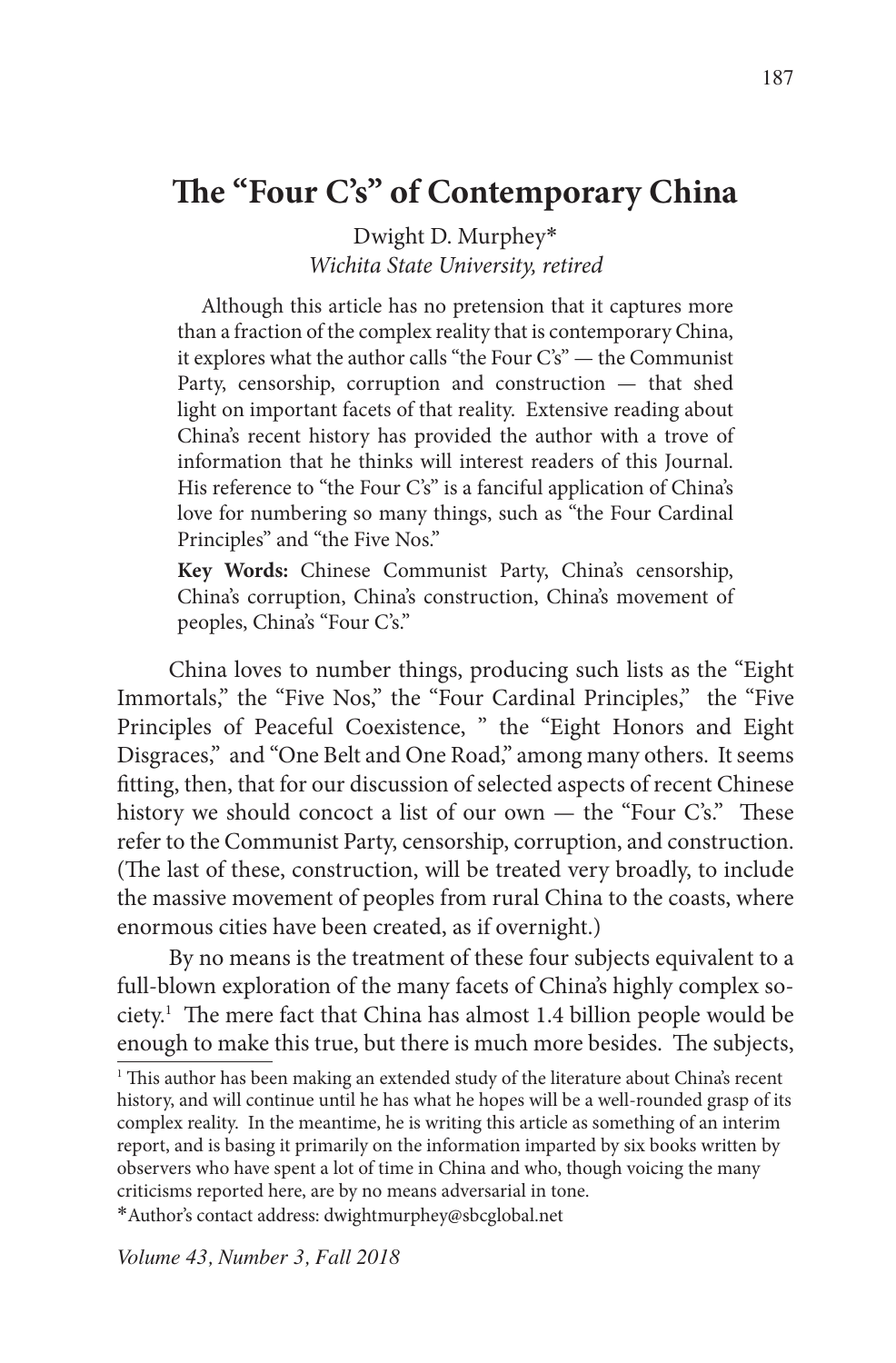however significant, are just parts of a study this author is conducting that is for him an on-going project. Before we begin, just one more caveat: because there is so much that is negative that will be revealed in our discussion of the Four C's, we need to entertain the possibility that a complete picture, if it is possible to get one, may (or may not) justify a more favorable assessment.

The information given in this article is mainly drawn from six of the books included in the study. Because readers will feel the need to evaluate the books' authors' competency for telling about China, we are giving a brief (actually, all-too-truncated) description of each author's qualifications in this footnote.<sup>2</sup>

## **The Chinese Communist Party (CCP)**

Former U.S. Treasury Secretary Henry Paulson, Jr., says that in 2014 the Chinese Communist Party (CCP) had almost 87 million members.3 This is out of a Chinese population of nearly 1.4 billion people. The members join by invitation, and with so many members the Party is ubiquitous, so that it is no exaggeration to say that, with three and a half million local branches, it pervades almost everything. The branches are present in nearly all parts of the government, in business firms (whether state-owned or private), civic groups, virtually all villages, and professional associations. The composition is some 76 percent male. Most members are Han Chinese, and not quite forty percent are farmers or workers in the cities.<sup>4</sup>

The Party's top leadership comes close to being hereditary. President Xi Jinping is himself the son of one of the Communist Party's "Eight Immortals," 5 much-revered Party elders who led China during

<sup>2</sup> Rowan Callick is a former China correspondent in Beijing and is Asia-Pacific editor of the *Australian*. Jason Inch has lived in China for more than 14 years and is the author of four books about China. Henry Paulson is a former U.S. Treasury Secretary and CEO of Goldman Sachs who worked for several years helping China develop its financial system. Thomas Campanella has variously been on the design faculties of the University of North Carolina, Harvard, MIT, and Nanjing University. Evan Osnos was the China correspondent for *The New Yorker* from 2008 to 2013.

<sup>3</sup> Henry M. Paulson, Jr., *Dealing With China: An Insider Unmasks the New Economic Superpower* (New York: Twelve, 2015), p. 355.

<sup>4</sup> Rowan Callick, *The Party Forever: Inside China's Modern Communist Elite* (New York: Palgrave Macmillan, 2013), pp. 25, 17.

<sup>&</sup>lt;sup>5</sup> Callick recalls that "the news agency Bloomberg was blocked in China for a considerable period in 2012 after it detailed wealth amassed by the extended family of Xi Jinping… -- though not, Bloomberg stressed, by Xi himself." He tells us the public is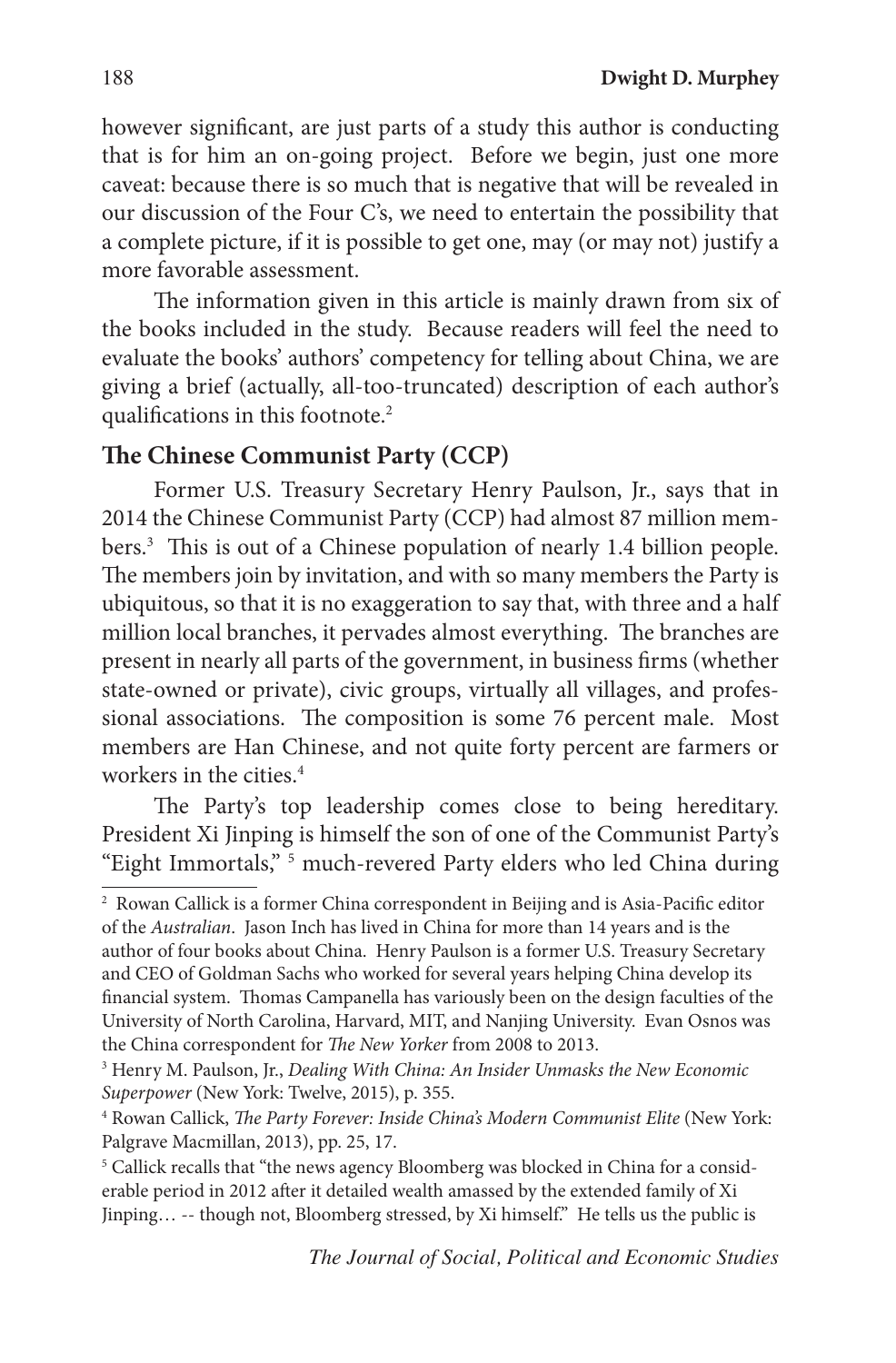the first two decades of the post-Mao years; i.e., the 1980s and 1990s. (It would be easy to confuse these with the Eight Immortals of Chinese mythology, but the two are not the same.) In his book on the CCP, Rowan Callick tells us 'the party is effectively controlled by 200 to 300 influential families."6 This control is particularly evident when we consider that the "democratic centralism" that is one of the declared principles of the Party is much more centralist than democratic; everyone below the top level is told what the correct policy and thought is to be, with only a charade of electoral choice.

Although the Army has long been an essential linchpin of the Party's power, it is itself, not surprisingly, an instrument of the Party. Almost all Army officers are members, generals receive their appointments through it, and all units contain Party committees. The trade union movement is under the total control of the Party, and we are told *The People's Daily* is "an organ of the CCP." 7

Children are integrated into the Party system from an early age. Most between seven and thirteen wear the red scarves of the "Little Red Pioneers," reminiscent of the Soviet Union's Young Pioneers (from 1921 to 1991) for children between nine and fifteen. The pledge they chant at their initiation evokes thoughts of the Hitler Youth: "I am a Little Red Pioneer! Beneath the Pioneer flag I swear that I am determined to obey the teachings of the Chinese Communist Party, that I will study, work and labor diligently, and that I am prepared to dedicate all my efforts to the cause of communism." There are two thousand party schools committed to "entrenching party values."8

Callick's book tells about the role played by the Party's millions of members: they "can raise issues, but mostly they are only expected to absorb what they are told." This includes being instructed about which candidates to vote for in the elections to the National People's Congress and even to local positions. The committees' frequent meetings consist mainly of receiving instructions from above. Members, even officials across the country, are called upon to write self-criticisms and make public confessions, and Callick quotes one member as saying "young

seldom told anything about how the leaders live. Callick, *The Party Forever*, pp. 181, 194.

<sup>6</sup> Callick, *The Party Forever*, p. 173.

<sup>7</sup> Jason Inch, *China 4.0: The Man, the Plan, the Dream* (No city or publisher named, 2017), p. 82.

<sup>8</sup> Callick, *The Party Forever*, p. 33, 32.

*Volume 43, Number 3 & 4, Fall & Winter 2018*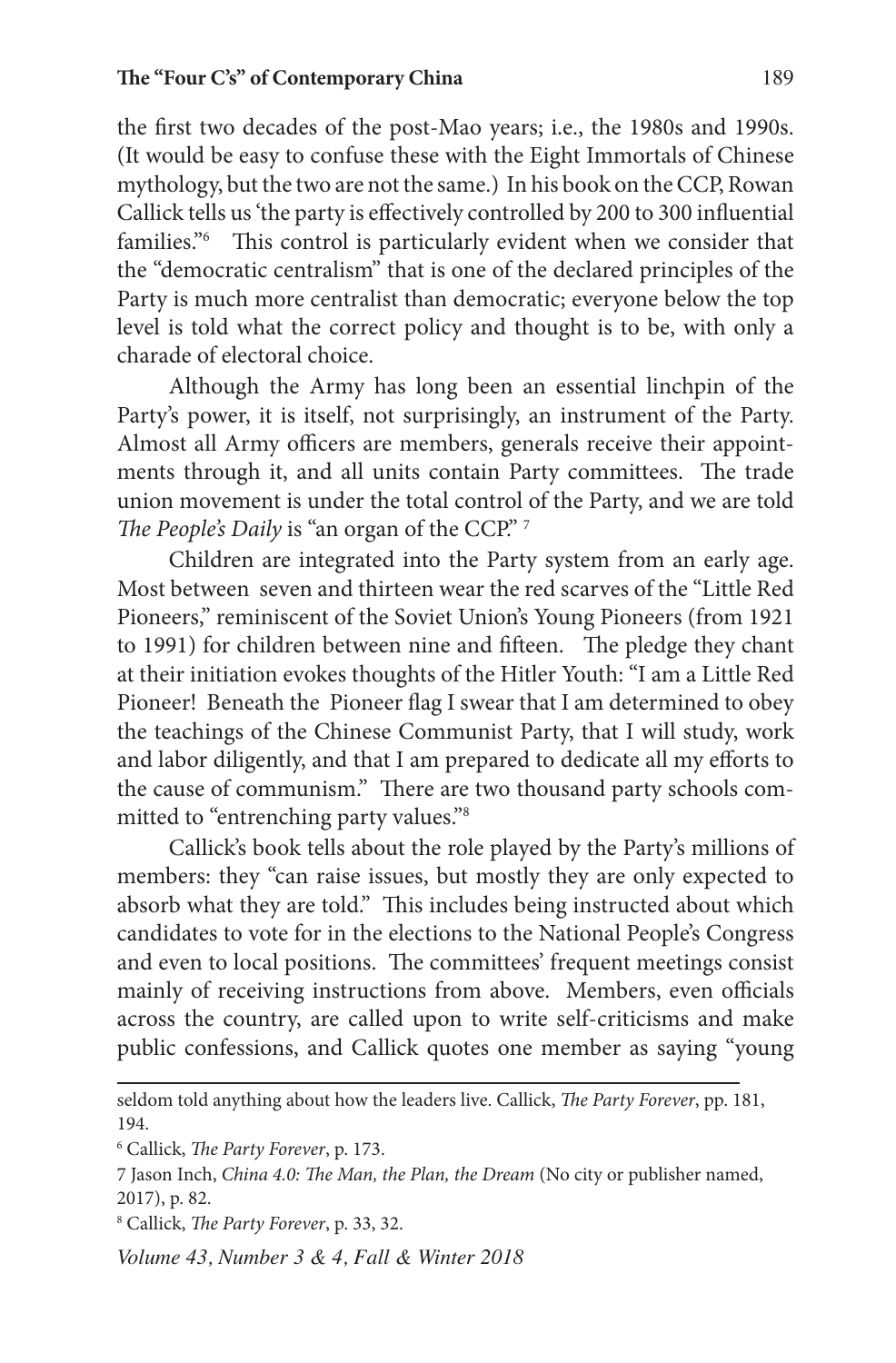people [learn] to express nonsense from an early age. You learn to make it up." The same hollow genuflection is poured into the annual essay in which each Party member is to tell what he thinks of the Party and its policies.

When we are told that members are selected from "the best and the brightest," we can well imagine how stultifying it must be for them, unless any given individual has been fashioned by the system into an automaton (and it is hard for us to assess what fraction of the Party's membership this might describe).<sup>9</sup> We are reminded of how much Communist societies count on ideological fervor, and how hard it is to keep such fires burning from one generation to the next. When Adam Smith found the motive-power of self-interest to be a much better long-run social organizing principle, he was onto something. Indeed, the Communist Party under Deng Xiaoping learned this soon after Mao Zedong's death when it created the underpinning of the spectacular economic boom of recent years by abandoning the system of farm collectives, allowing farmers to run their own farms and letting them freely market some of their produce.<sup>10</sup>

An attentive reader is bound to wonder about the implications of all this. A question that comes to mind is to what extent the pervasive presence of 3.5 million Party committees, consisting of 87 million people, must constitute an instrument for the Chinese people's spying and reporting on each other, literally on a daily basis. It is hard to imagine that that is not one of its purposes. If it is, would not a vast cauldron of mutual suspicion, acrimony, and quasi-paranoid anxiety have to follow? It would be well if the literature discussed such human factors.

One would suppose the universal presence of Party operatives would create a blanket of social control tightly constraining such things as unauthorized expression and corruption. It would appear, though, that it is not nearly as effective as we might suppose it to be. As we move on to discuss China's censorship and corruption, we will see that the Chinese public is by no means a complete captive caught in the Party's web. The living vitality of the Chinese people is such that extraordinary measures need to be taken to control their thinking and expression, which tends to bubble out, even from Party members themselves, despite the ever-watchful eye of Party cadres. The same is true of corruption. (Perhaps this flowing beyond the bounds of the constraints is just "hu-

<sup>9</sup> Callick, *The Party Forever*, pp. 21, 24, 27.

<sup>10</sup> Inch, *China 4.0,* p. 7.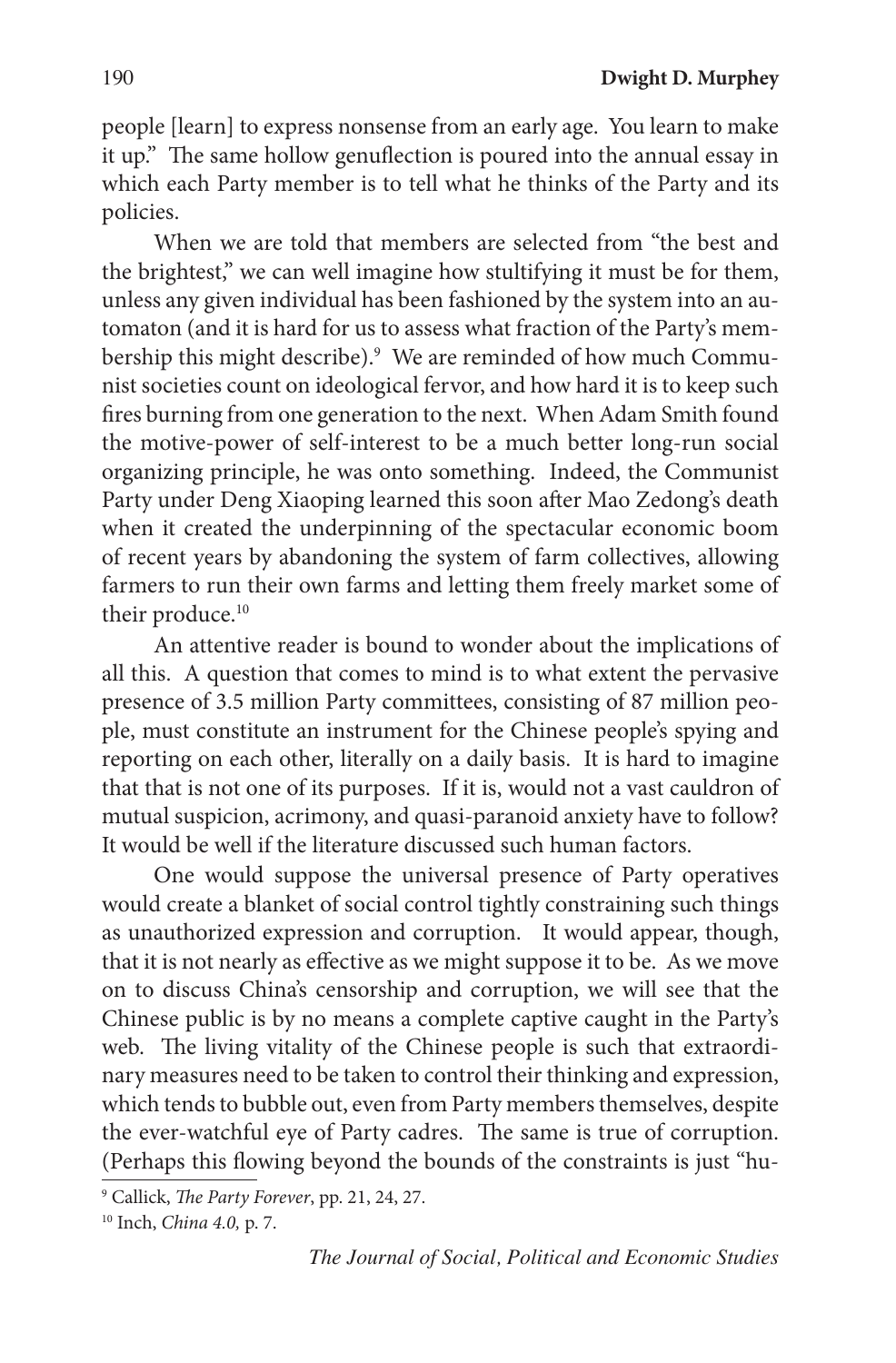#### **The "Four C's" of Contemporary China** 191

man nature" showing its head, much the same as traffic along America's highways tends to move about ten to fifteen miles an hour over the speed limits despite everyone's seeming commitment to the "rule of law.") It wouldn't be unreasonable to call the system "totalitarian," but contemporary China shows how hard it is to exercise total control.

# **Censorship and thought control**

The freedoms of speech and press are provided for by Article 35 of the Chinese constitution, but as has been typical in Communist countries, the guarantees exist on paper but not in reality. As we will see in this section, censorship is pervasive, there is ubiquitous surveillance, and much is done to restrict expression and to mold the public's thinking through active propaganda. As the CEO of Goldman Sachs and then as the U.S. Secretary of the Treasury, Henry Paulson had extensive contact with the Chinese in assisting their financial development, and he says that during those years the Chinese government was rather tolerant of discussion about economic topics, even allowing criticisms. He adds, however, that people were given "little latitude" to talk about human rights or civil liberties. He ascribes this to the government's "concern for political stability."<sup>11</sup> We will see that the always-present anxiety over maintaining control takes the Chinese government well beyond what Paulson indicates; it demands channeling opinion and expression not simply about rights and liberties, but about all subjects other than the strictly banal. The present trend is reinforcing this. Paulson says that President Xi's "administration is proving to be even more restrictive than its predecessors."

The Internet simultaneously offers the government the greatest need for censorship and the best means to convey its propaganda. The Chinese equivalent to Twitter is *weibo*, which has grown so rapidly that Callick says it "has become a core social institution" that "teeters between being the country's great change agent and the ruling communist party's most useful tool for control." He adds that Facebook and Twitter *per se* are "effectively banned."12

China employs many thousands of "net police," who delete anything considered damaging. They are aided by search engines looking

<sup>&</sup>lt;sup>11</sup> Paulson, *Dealing With China*, p. 107, 370. There are many reasons for this concern. One that especially deserves mention is the worry felt by both China and Russia about the "Color Revolution" subversion that has been exercised in so many places by Western non-governmental organizations and the United States government. 12 Callick, *The Party Forever*, p. 87.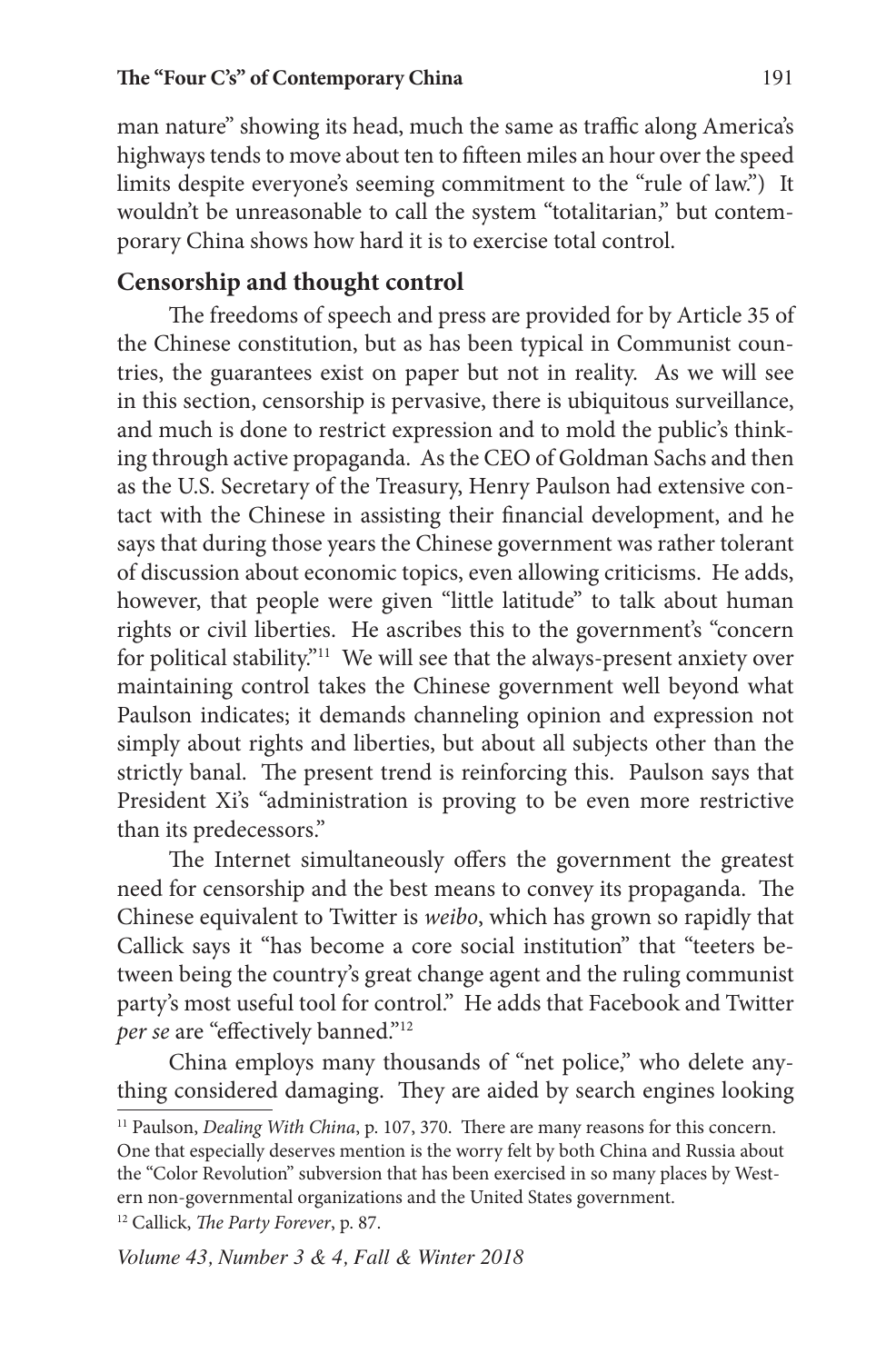for unacceptable keywords. Jason Inch says this censorship "is so skillfully done that it is very hard for the users themselves to detect." 13 Callick seconds this, telling how China's research into surveillance technology "leads the world," allowing the government to "reach into almost every Chinese home by keeping tabs on the family's electronic devices." He tells how in 2010 Google backed off of its effort to open the Chinese Internet after experiencing a vast cyberattack "which Google attributed to Chinese agents."14 To keep anything from "going viral," a prison sentence is provided for cases where "false defamatory" comments are forwarded five hundred times. The censorship has gone so far as to impose a tenmonth digital blackout in an incident involving civil unrest in far western China.15 Paulson says filters are used to affect access to "thousands of Internet sites throughout the world." He says Google has now pulled out of China entirely, and that YouTube has joined Facebook and Twitter among the services banned. The sum total amounts to what he and others call "The Great Firewall," described as a "vast digital barricade."16

It isn't just the Internet that is tightly controlled. A central propaganda department makes almost daily contact with all media, telling them what they aren't permitted to cover. If there is a story about corruption, say, media can't run it until it is released by the Party's discipline department. Party leaders can't be depicted in cartoons. There is an All China Journalists' Association under the control of the CCP.17

The literature brings out many examples of what can't be revealed. Here is some of what Callick tells us:

The Party has "mostly remained silent" about the Cultural Revolution, the decade of terror between 1966 and 1976, and that "tens of thousands of 'net police' constantly patrol the web" to prevent any mention of it. Years before the Cultural Revolution, there was a time when Mao encouraged intellectuals to "Let a hundred flowers bloom," and then cracked down with severe punishments after they spoke up. The media today are told never to mention the crackdown.<sup>18</sup>

In the art world, some painters are banned from showing their work,

<sup>13</sup> Inch, *China 4.0*, p. 276.

<sup>14</sup> Callick, *The Party Forever*, p. 89.

<sup>15</sup> Evan Osnos, *Age of Ambition: Chasing Fortune, Truth, and Faith in the New China* (New York: Farrar, Straus and Giroux, 2014), pp. 364, 201, 30.

<sup>16</sup> Paulson, *Dealing With China*, pp. 371, 30.

<sup>17</sup> Callick, *The Party Forever*, pp. 80, 84, 85.

<sup>18</sup> Callick, *The Party Forever*, pp. 28, 124, 100.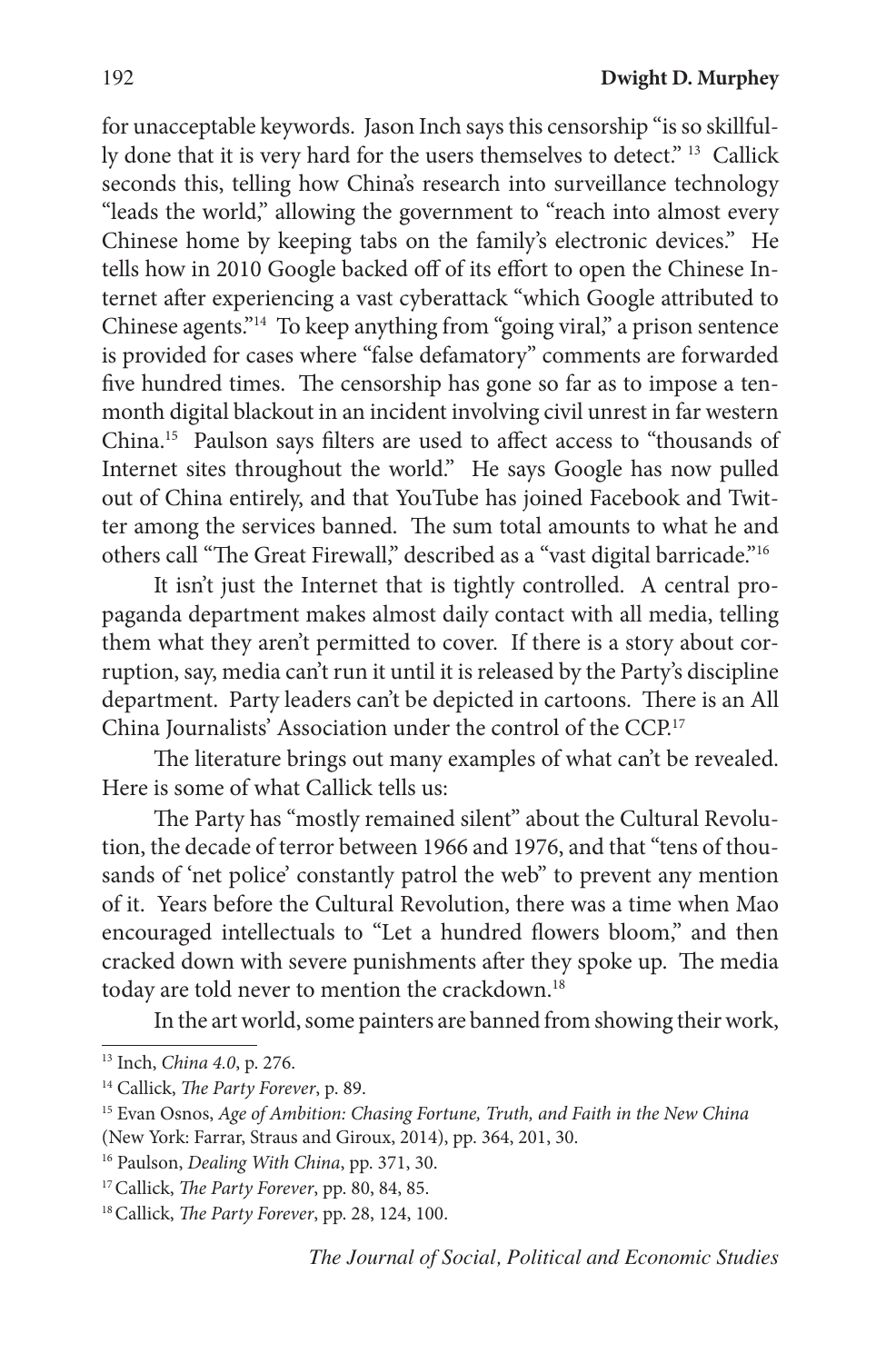and a cultural bureau sends exhibitors lists of what is not to be depicted. It is interesting that this cultural concern would almost certainly seem desirable to American conservatives (were it not government-imposed), barring a major fraction of what appears on American television today: vulgarity, sexual innuendoes, violence, premarital cohabitation, superstition, and even fortune-telling. A Ministry of Culture limits the excesses of pop culture, and in 2007 the State Administration of Radio, Film and Television limited programs to only "healthy and ethically inspiring" songs.<sup>19</sup> (This cultural conservatism appears to be in odd contrast to what Osnos speaks of as prostitution that is "everywhere in a country overrun with cash-rich new entrepreneurs on business trips." He points out another apparent reason for the prostitution: that the Chinese preference for male children led to so much aborting of baby girls that there are expected by 2020 to be 24 million men incapable of getting wives.<sup>20</sup>)

Even news about catastrophes and public health issues is censored. A publishing house was penalized for mentioning the earthquake that killed over 250,000 people in Tangshan in 1976. The facts were at first kept from the public when several thousand peasants caught AIDS after taking part in a blood-donor program.<sup>21</sup> (And both Paulson and Osnos tell about the six-month cover-up of the SARS virus epidemic in Guangdong Province in 2002-3, a delay that caused hundreds of deaths.<sup>22</sup> Jason Inch mentions that 70,000 people were killed in 2008's Sichuan earthquake, but doesn't say whether news of that was suppressed.<sup>23</sup>)

Osnos cites other examples. He describes the all-encompassing censorship powers of the secretive Central Propaganda Department, which controls all billboards, decides what can and cannot be the subject of scholarly research, fires editors and professors, and even recuts movies. Although the world is acutely aware of the pro-democracy demonstrations in Tiananman Square in 1989 and its bloody aftermath, these have become non-history in China, among other unmentionables. After hundreds of school buildings collapsed during the Sichuan earthquake in 2008 because corruption had, among other things, caused bamboo to be substituted for steel, "thousands of children were trapped or dead in the rubble." News coverage was banned; and when some

<sup>19</sup> Callick, *The Party Foreve*r, pp. 98, 101, 108-9.

<sup>20</sup> Osnos, *Age of Ambition*, pp. 27, 47.

<sup>21</sup> Callick, *The Party Forever*, pp. 101, 178. 22 Paulson, *Dealing With China*, p. 156; Osnos, *Age of Ambition*, p. 126.

<sup>23</sup> Inch, *China 4.0*, p. 29.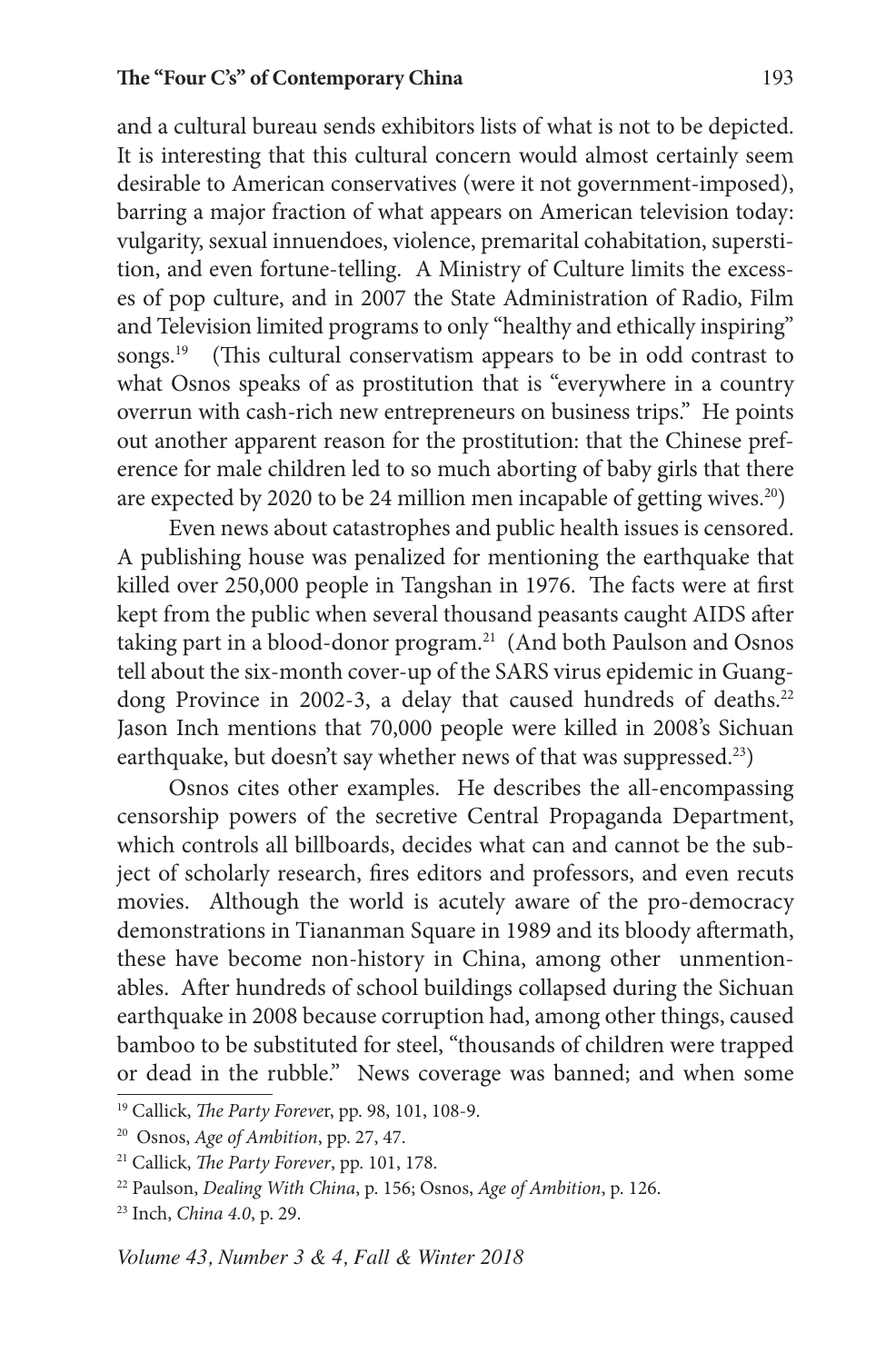outlets covered it anyway, they were punished. Parents were detained when they demanded information. Similarly, the national news ignored the deaths of more than forty people from food poisoning in Nanjing in 2002. After a high-speed train accident in 2011, "the Central Propaganda Department ordered editors to give the crash as little attention as possible." When officials such as Zhao Ziyang ("blamed for not suppressing the [Tiananman] demonstrations earlier") and Liu Zhijun (the railroad minister, known as Great Leap Liu, charged with corruption in the building of the high-speed rail system) fell out of favor, they were expunged from the histories, a process that evokes memories of "The Vanishing Commissars" under Stalin in the Soviet Union. Among the things Osnos mentions that relate to the Internet: in 2012 an alert was issued that "all websites are not to repeat the news headlined, 'UN Releases World Happiness Report, and China Ranks No 112."<sup>24</sup>

At the same time censorship creates a void, active propaganda fills it. Osnos says "no country has devoted more time and care to the art of propaganda than China." To this end, a Bureau of Public Opinion was created in 2004. The Internet is loaded with pro-government propaganda, and "ushers of public opinion" channel discussion on the Web. A film director told Osnos that he was required to "portray all the Communists as superheroes." In the United States, there has been much mention of "Fake News," and this has a corresponding reality in China; Osnos was told by one of his contacts, in reference to China Central Television, that it is "replacing truth with lies, manipulating public opinion, desecrating culture, abusing facts, concealing wrongdoing, covering up problems, and creating fake images of harmony." A TV talent program called the Red Song Contest features songs like "Why Are the Flowers So Red?" and "The Red Star Sparkles as I Go to War." Since 2005 there has been an active program of "red tourism" going to historic Party sites, such as those along the Long March. In the center of Tiananman Square, Mao's remains can be viewed in a glass case in what Callick calls "the great helmsman's mausoleum." Mao's picture is on the currency. A house in Shanghai has wax figures of the thirteen revolutionaries, including Mao, who began the CCP in 1921.

Much is done to create monumental showcases of Communist

<sup>24</sup> Osnos, *Age of Ambition*, pp. 117, 126, 21, 130, 183, 209,236, 272. Intriguing information about the USSR's "vanishing commissars" is worth checking out on Google and YouTube. A succession of photos shows that one man after another was air-brushed out of group photos with Stalin.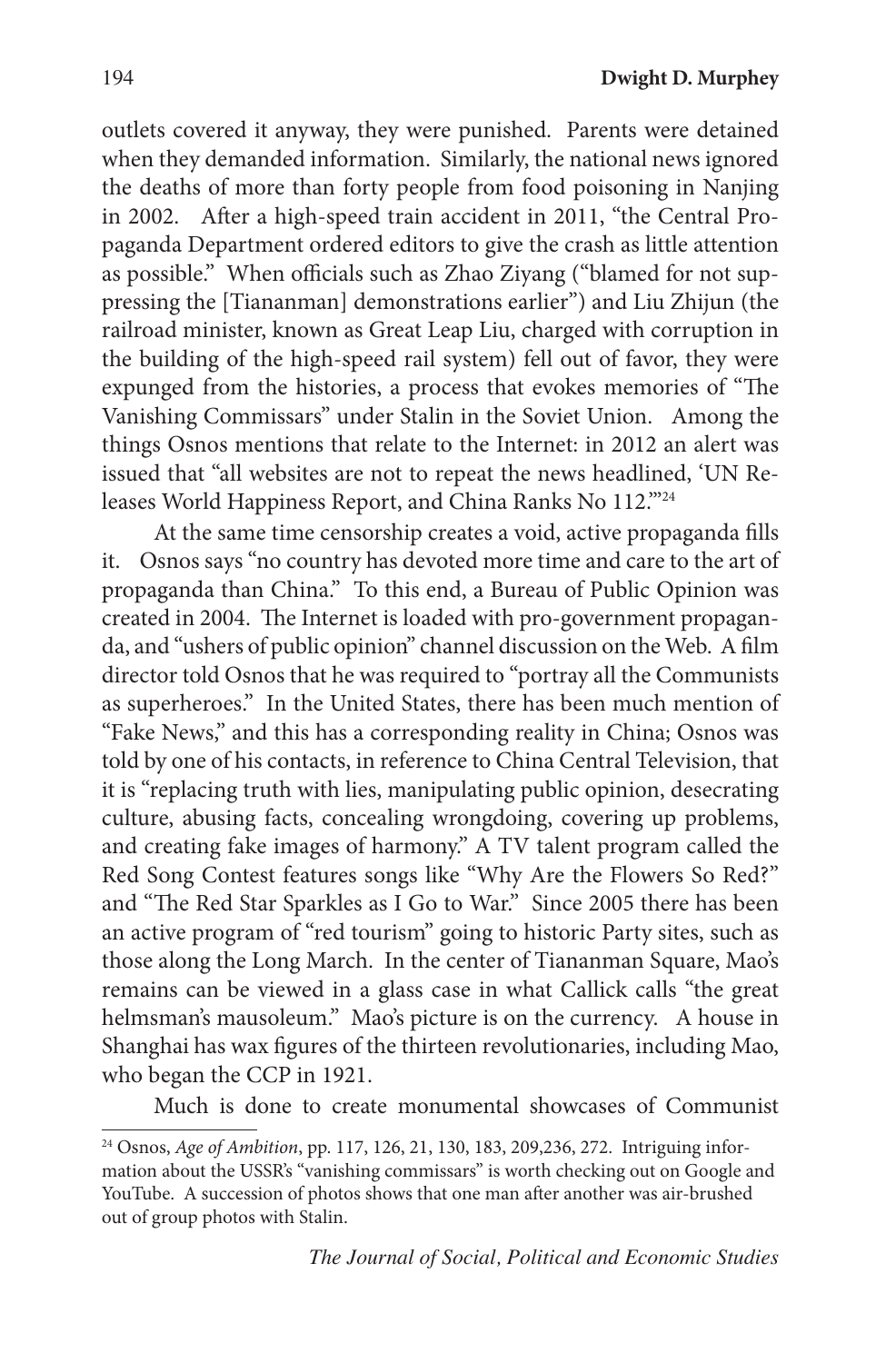achievement. We are reminded of "Potemkin Villages," which got their name when Grigory Potemkin had fake villages built to beguile Empress Catherine II on her 1787 tour of Crimea. As China prepared for the Summer Olympics in Beijing in 2008, "large swaths of the city were being demolished or refurbished to create a clean, modern backdrop," according to Osnos. He says that when a girl who was to sing in the opening ceremony wasn't pretty enough, another girl was substituted for her, with the original girl then lip-syncing the song.<sup>25</sup> Jason Inch tells how before various world leaders met in Hangzhou in 2016, "Hangzhou was made to look pristine by rushing to completion major infrastructure projects, boarding up construction sites and other eyesores, and shutting down polluting factories weeks beforehand" to allow clean air."26 Probably the most impressive showpiece is Pudong, across the Huangpu River from Puxi, the center of Shanghai. More than a million people lived in Pudong before the 1988 Comprehensive Plan of Shanghai called for the creation of the Pudong New Area. In *The Concrete Dragon*, Thomas Campanella tells how wrecking crews leveled the villages and how within a very short time an incredible skyline of immense buildings came into being. (It is worth looking at the before-and-after pictures on YouTube.) Among the structures is the 1,535-foot Pearl of the Orient broadcasting tower, started in 1991.<sup>27</sup> Indeed, as we will see in our section on "construction," China now boasts vast urban areas featuring magnificent high-rises. Often the impression is mostly a Potemkin Village; speaking of Beijing, Campanella says that "like nearly all recent monumental architecture in the capital, CCTV Tower [a spectacular showpiece] is little more than a glorified piece of sculpture." With many of the structures, the quality of construction is so bad that the impression is belied by the lack of function.

Just the same, there is reality, not just braggadocio, behind much of it. The ceremonies at the Beijing Olympics were indeed a work of exquisite art that put to shame the British demonstration, at the very end, of what was planned to come at the London Olympics four years later. And the growth of enormous cities reflects the movement of some 300 million people from rural China to the coast since 1978. Paulson says this is expected to continue, with 300 million more expected by 2030.<sup>28</sup>

<sup>25</sup> Osnos, *Age of Ambition*, pp. 131-2.

<sup>26</sup> Inch, *China 4.0*, p. vi.

<sup>27</sup> Thomas J. Campanella, *The Concrete Dragon: China's Urban Revolution and What It Means for the World* (New York: Princeton Architectural Press, 2008), pp. 73, 76, 136. 28 Paulson, *Dealing With China*, p. 270.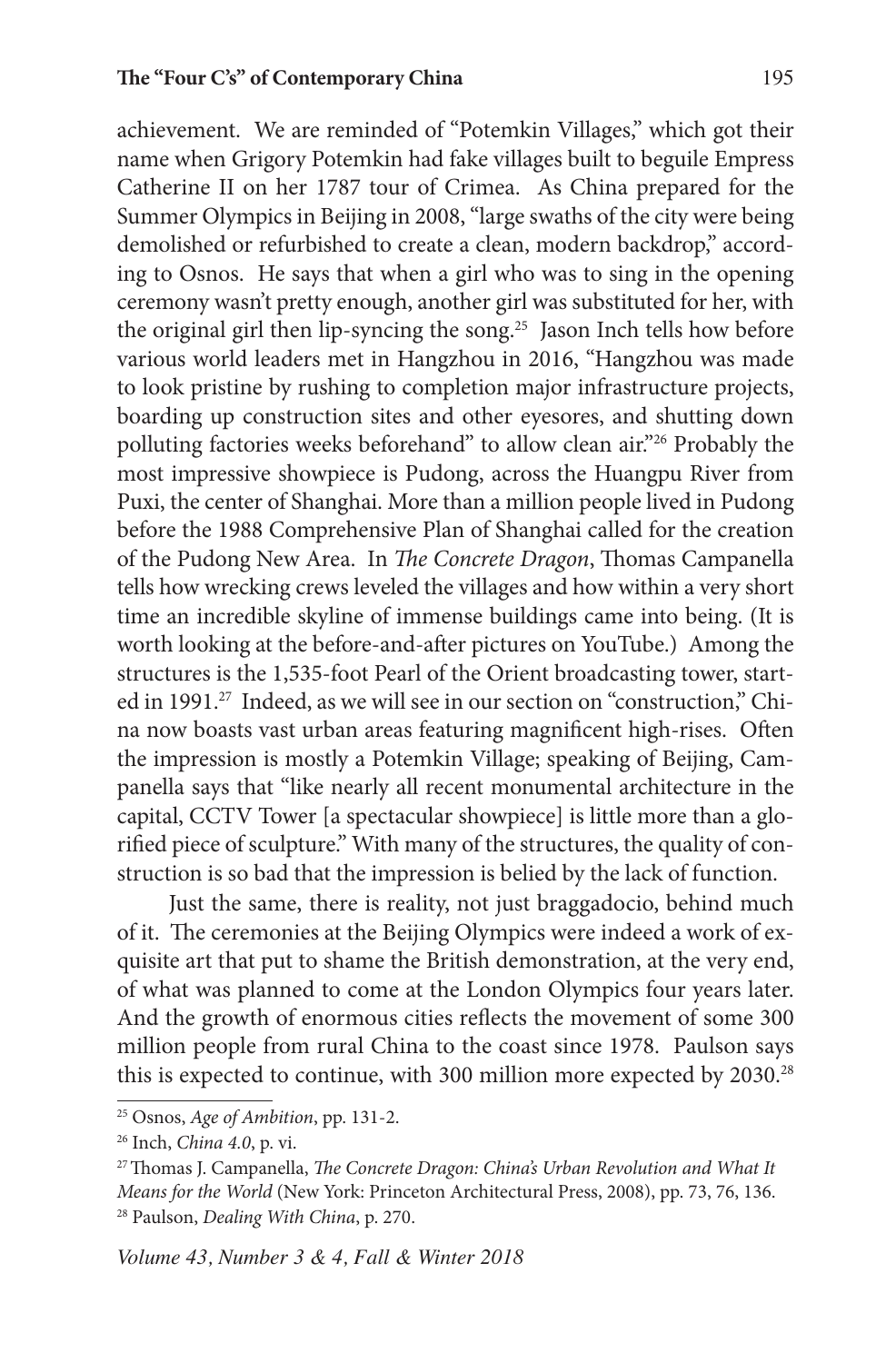This is a massive demographic shift, not just showmanship.

Despite all that we have described, some independent opinion seeps through. Osnos says "the establishment media was being undermined by the Web." Callick observes that "private conversations in China today range widely and can be extraordinarily frank." Even though Party members are ever-present, "the old anxiety about speaking one's mind even to friends or relatives has pretty well evaporated." It is a different story, though, about public debate. Jason Inch writes that a part of President Xi's anti-corruption drive has been to be "much more open" about the problem to "build awareness to drive prevention."29

### **Corruption**

Although we will cite specific examples of corruption, they are necessarily anecdotal, making the more general observations of those who have been on the scene important. It is remarkable that Henry Paulson, who worked at the highest levels for several years to assist China's financial development, is willing to be so candid as to say that "graft, bribery, and even outright theft of state-owned assets are rampant, infecting massive projects and ordinary daily transactions alike." He writes of officials' wearing \$10,000 watches and "their children driving \$250,000 cars," consumption that is far out of proportion to the officials' salaries.<sup>30</sup> Jason Inch speaks of "China's culture of corruption," and Osnos mentions an "epidemic of fraudulence" that reaches "into every corner of life."31 This has been one of President Xi's main concerns. Soon after assuming office, he appointed an anti-corruption czar. In 2013, criminal charges were brought against Liu Zhijun (the railway boss who was one of the "vanishing commissars" mentioned earlier) for taking bribes of  $$10.6$  million.<sup>32</sup>

The corruption takes many forms. Bribery is used to procure a place in the Army, and a high official was expelled from the Party for "selling promotions, sometimes for millions of dollars." Hundreds of millions of dollars of bribes and kickbacks came into play in the context of railway construction, which Osnos describes as "an ecosystem almost perfectly hospitable to corruption." Fake drugs and food additives are

<sup>29</sup> Osnos, *Age of Ambition*, p. 165; Callick, *The Party Forever*, p. 84; Inch, *China 4.0*, p.128.

<sup>30</sup> Paulson, *Dealing With China*, p. 358.

<sup>31</sup> Inch, *China 4.0*, p. 101; Osnos, *Age of Ambition*, p. 174.

<sup>32</sup> Osnos, *Age of Ambition*, pp. 361-2.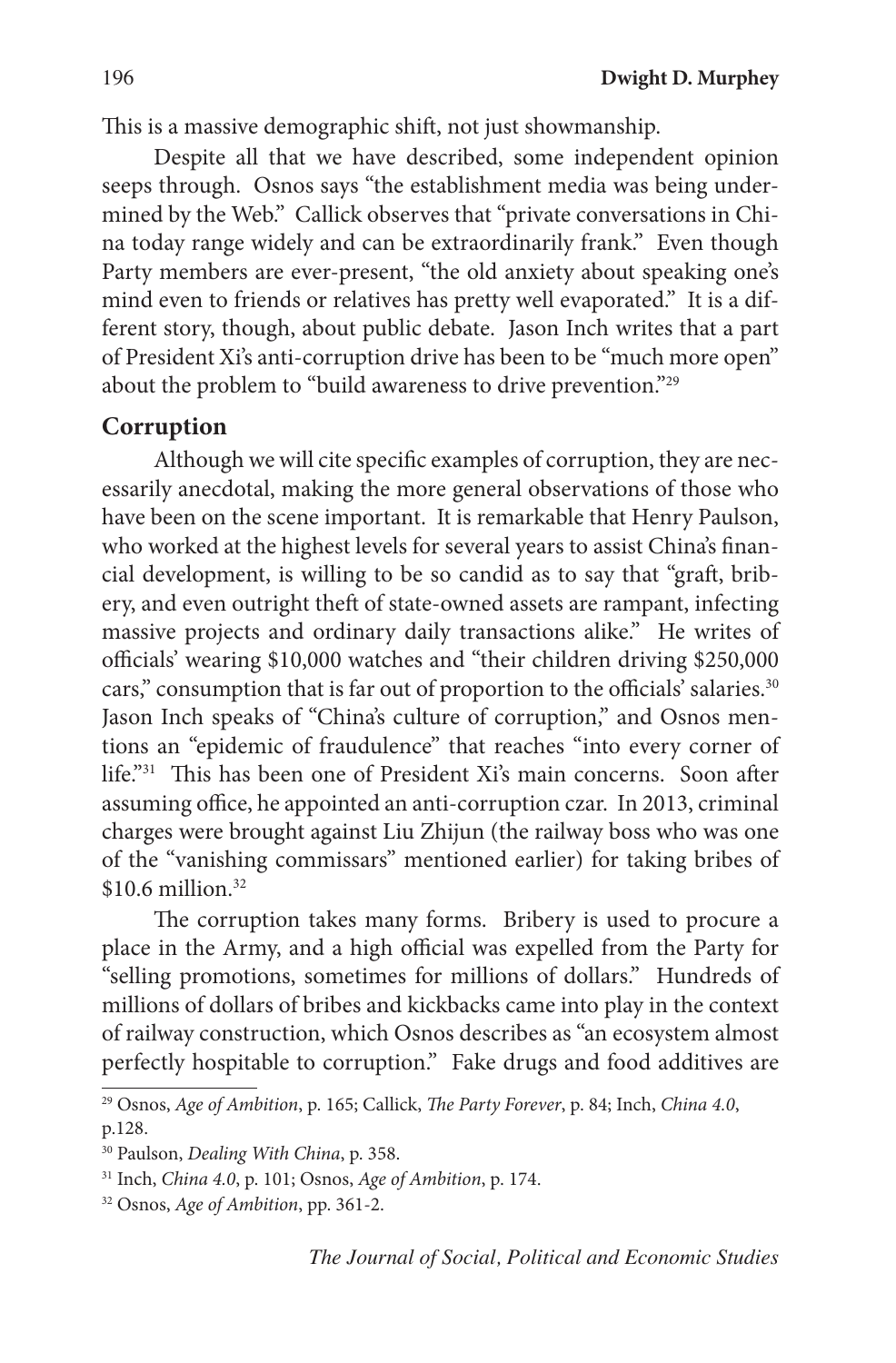put on the market. Journalists are bribed not to run negative stories. As in the United States, insider trading is among the business crimes. Fake invoices and overcharges boost the cost of major projects. There is a demand for forged *hukous* (residency documents). When residents have been forced to relocate for urban land reclamation, Inch says, the process has been tainted in "a number of notable cases" in which legal process and fair compensation have been brushed aside. He tells us the evictions are sometimes carried out by "truckloads of private thugs." Some people pay kickbacks to get apartments either free or at lower-than-market prices. Paulson tells of some Bank of China executives who stole "almost a half a billion dollars" through one banking branch during a nine-year span that ended in 2001. Fake receipts and expense reports are pushed by a great volume of spam calls. Academic fraud such as plagiarism and faking data is "rampant." While China had its "one-child policy," if a couple had more than one child some officials would confiscate the extra baby and sell it for adoption overseas. The list goes on, but we'll end it by telling of the 140 judges who were caught for courtroom corruption.<sup>33</sup>

Punishments are often severe. Osnos says 668,000 Party members were punished for all sorts of graft during a five-year period, with 350 death sentences. In 2007, the man heading the State Food and Drug Administration was executed; and during an eight-year period "at least fourteen yuan billionaires" were put to death. Other top people, such as a former vice chairman of the Central Military Commission who was also a member of the Politburo, and another who was a former head of internal security, have been expelled from the Party. We are told that "by 2007, nearly half of all Chinese provinces had sent their chief of transportation to jail." Life sentences and other prison sentences, some quite long, enter into the mix.<sup>34</sup>

### **Construction (and movement of peoples)**

Words can hardly describe the last few years' urban development in China, which ranks among the wonders of world history. Nothing matches what has occurred, both as to quantity and as to magnificence (subject, of course, to the caveat that, as we will see, the beauty and enor-

<sup>33</sup> Osnos, *Age of Ambition*, pp. 213, 242-3, 55, 321, 331, 261; Callick, *The Party Forever*, pp. 84, 200, 201, 230; Inch, *China 4.0*, pp. 296, 108, 109, 119; Paulson, *Dealing With China*, p. 148. 34 Osnos, *Age of Ambition*, pp. 261-3, 91, 269; Paulson, *Dealing With China*, pp. 359;

Callick, *The Party Forever*, p. 73; Inch, *China 4.0*, p. 120.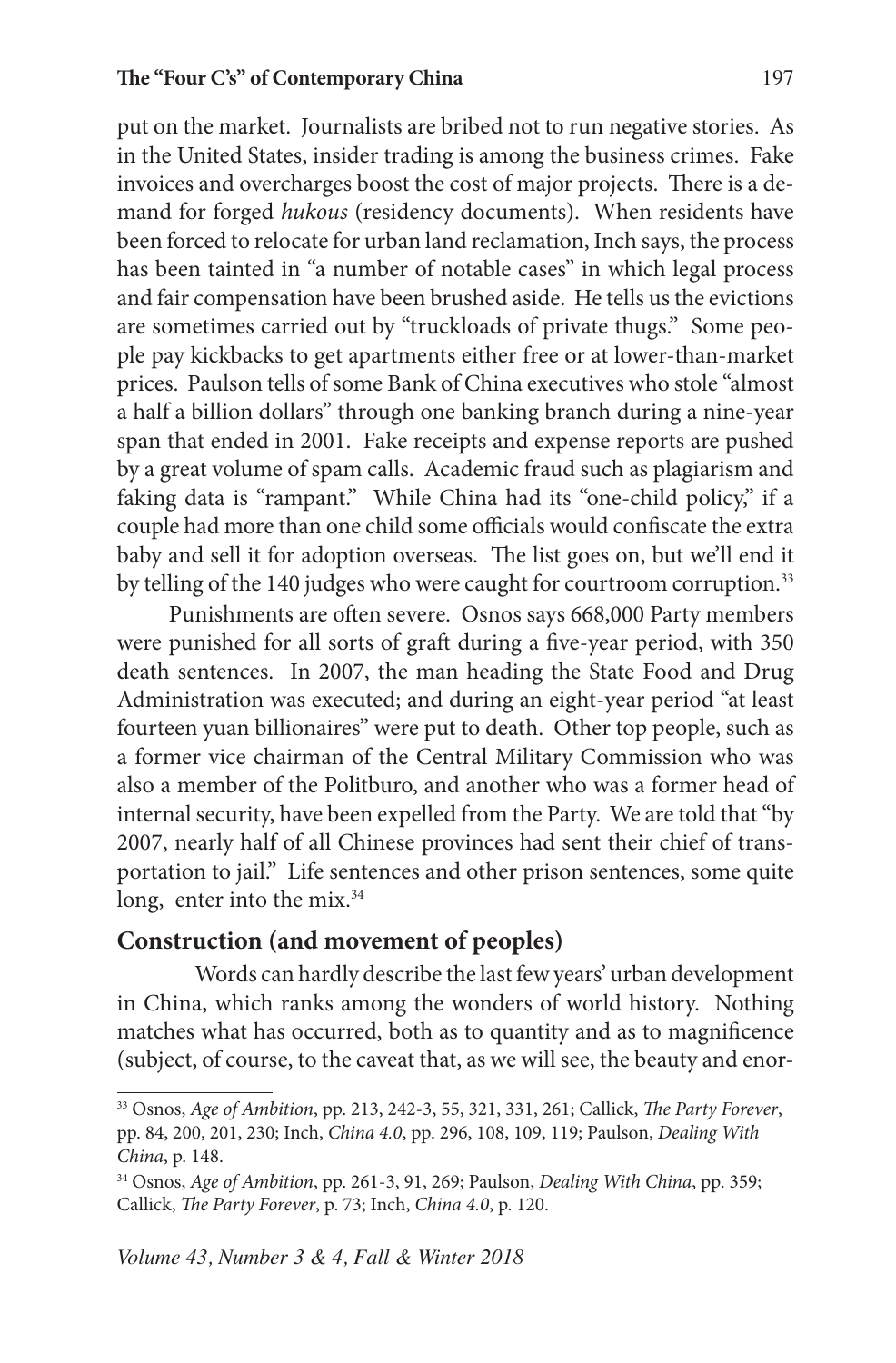mous scale are undercut by the often-poor quality of construction). As we have seen, in the last forty years, 300 million people have come from rural China to settle in the burgeoning cities, mostly along the coast, and 300 million more are expected by 2030. Campanella says the number of cities increased from 193 in 1978 to 667 by 1999, and Callick reports that there are to be 221 cities of over one million people by 2025.35

To understand the vast construction, it is necessary to appreciate several associated factors. One is the changes in rural life and the consequent movement of peoples. Another is the astonishing extent of displacement, whereby the Chinese governments, national and local, exercise the totalitarian power of the Communist Party to move neighborhoods and other concentrations of people around like pieces on a chessboard.

*The migration*. After Mao's death, rural reforms moved China away from agricultural collectives, instituting a "Household Responsibility System" that provided families with land and allowed them to sell any excess after they had met a production quota.36 Paulson says the migration of tens of millions from the countryside to the east coast was "initially inadvertent, the result of the stunning success of [the] rural reforms." Farm production went up rapidly, producing a boom crop by 1984, and a large pool of farm labor (said to be 300 million people) was made superfluous. Whereas at the time Mao died four-fifths of China's people were rural, this was reduced to less than half by the early  $21^{st}$  century.<sup>37</sup>

What started inadvertently was soon backed by government policy. Deng Xiaoping and Jiang Zemin led the economic revitalization of China, and this produced the vast manufacturing activity that we associate with its booming economy. Jason Inch says "the eastern coastal areas received most of the attention and investments in the 1980s and 1990s," and that "the government wants more urbanization not less."38

The literature differs about the number of migrants. Campanella estimates 140 million in 2003; Callick speaks of about 200 million; and Jason Inch, "more than 250 million."39 The *hukou* residential permit system puts these people in a limbo (Paulson calls it a "legal nether-

<sup>35</sup> Campanella, *The Concrete Dragon*, p. 180; Callick, *The Party Forever*, p. 223.

<sup>36</sup> Campanella, *The Concrete Dragon*, p. 31.

<sup>37</sup> Paulson, *Dealing With China*, p. 275.

<sup>38</sup> Inch, *China 4.0*, pp. 211, 238.

<sup>39</sup> Campanella, *The Concrete Dragon*, p. 181; Callick, *The Party Forever*, p. 155; Inch, *China 4.0*, p. 41.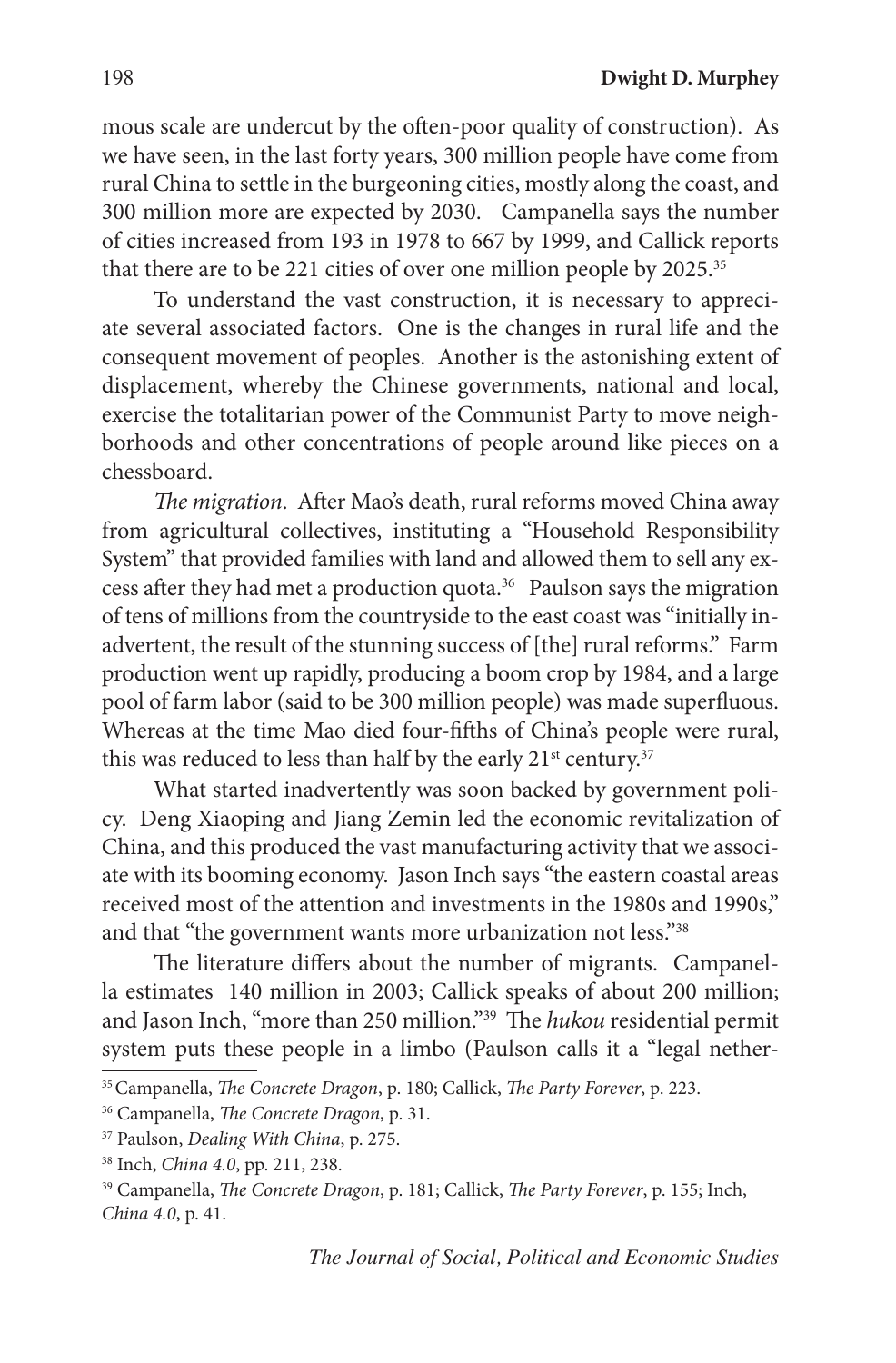world"). Osnos tells the situation for a migrant in Guangdong: earning half of what those with a Guangdong *hukou* earn; needing to pay several times more for schooling for a child; having no prenatal care, and "second-class health care." In Beijing in 2008, "migrants shared bunk beds in tiny rooms" with no air conditioning. He tells of a boardinghouse where ten men shared a room, and ten young women another; and says that such facilities are called "ant tribes" in Mandarin<sup>40</sup>

It is interesting that in recent years the coastal urbanization has been offset in part by the "Go West" drive under the 11<sup>th</sup> Five Year Plan (2006-2010). This encourages firms to set up production in the erstwhile rural areas away from the coast. (Noticeably, though, the 13<sup>th</sup> Five Year Plan's map of what the high-speed rail coverage is expected to be by 2030 shows the lines running to only the eastern 40 percent of the country, with two exceptions being a line running to the far northwest and another to the far north. This suggests a limit to the "go west" aspiration.)

*Urban development.* The Pearl River Delta has become one of the world's largest urban expanses, going from farms and rice fields to an anticipated 30 million people by 2020. Campanella describes its Guangdong Province as now "the workshop of the world," with most of the consumer goods sold in the United States being made there. <sup>41</sup> The city of Shenzhen, near Hong Kong, is part of it, and went from a fishing village to 11 million people. It features, Callick says, "exciting new buildings by the world's most expensive architects."42 In Shanghai, the Pudong New Area replaced a low-lying marshland bearing a million people with a financial center that sports a Manhattan-like skyline. The scale of many things is astonishing: Campanella writes about enormous shopping malls larger even than the Mall of America. One has 250 escalators and over a thousand shops. He tells of a Buddha statue twice as tall as the Statue of Liberty, and an even taller one for the Buddhist female bodhisattva Guan Yin. All of this is not without its costs, which cause him to speak of "China's looming environmental crisis" with "nearly all of the most terribly polluted cities in the world."<sup>43</sup>

*Infrastructure.* The People's Construction Bank of China has provided vast funds for infrastructure projects since 1989. China adopted

<sup>40</sup> Paulson, *Dealing With China*, 280; Osnos, *Age of Ambition*, pp. 44, 163, 352-3.

<sup>41</sup> Campanella, *The Concrete Dragon*, p. 51.

<sup>42</sup> Callick, *The Party Forever*, p. 153.

<sup>43</sup> Campanella, *The Concrete Dragon*, pp. 236, 244, 249, 250, 295.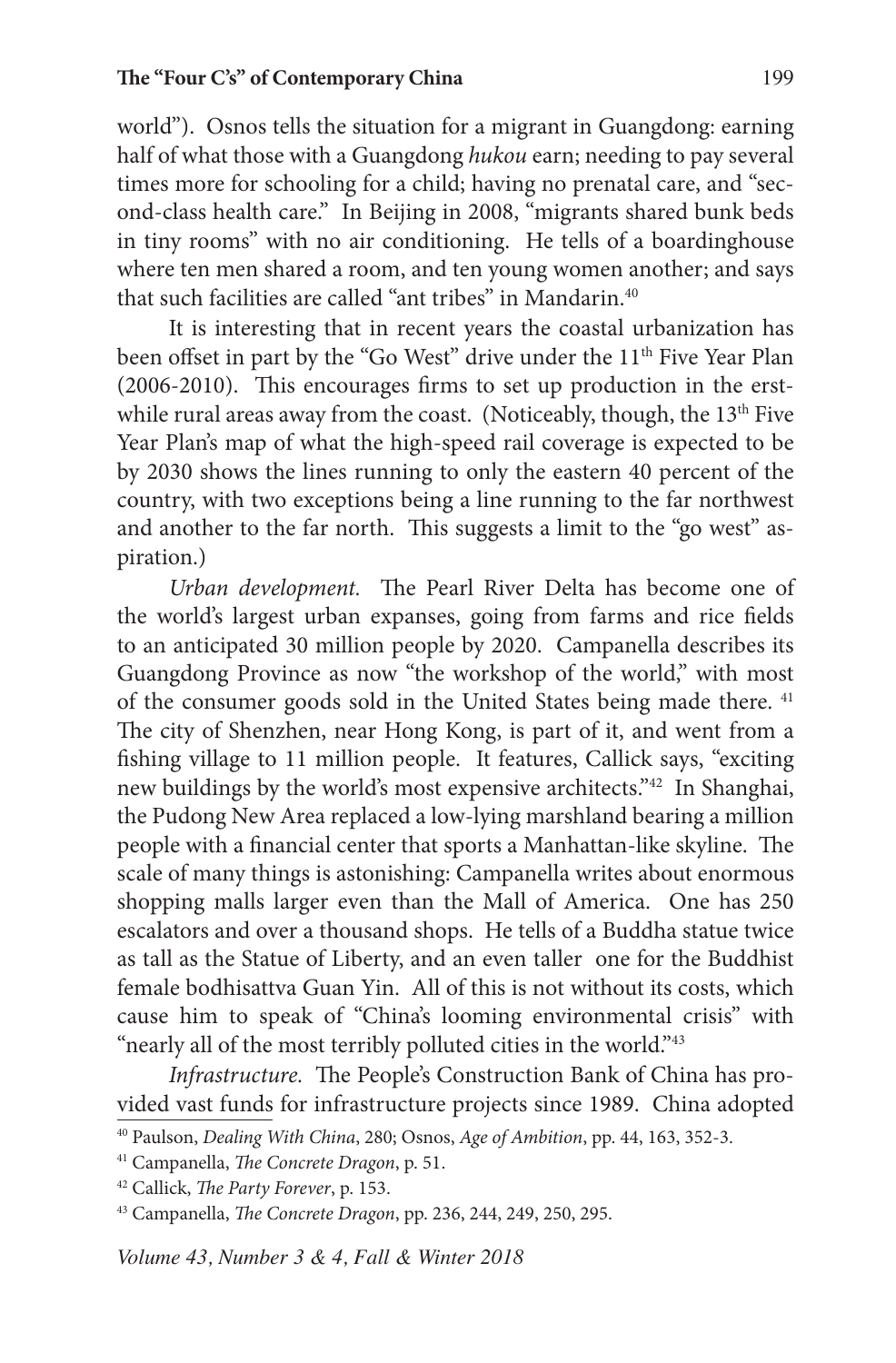a stimulus program to offset the Great Recession (of 2008 and thereafter), and the two-year program of \$586 billion was spent mostly on infrastructure. The high-speed rail project (which we have seen featured so much corruption) extends almost 7,000 miles, and Paulson says the intention is to increase subway systems from 21 cities to 40 by 2020.<sup>44</sup> Osnos tells of plans "to build another hundred thousand miles of highways, another fifty new airports, and more than five thousand additional miles of high-speed rail."45

*Housing.* Most of the housing construction has been in high-rise condos. Between 2011 and 2015, the government built "36 million units of affordable housing," according to Paulson. Campanella says the concrete slip-form method of construction is so effective that a floor can be built in three days. Even for rich families, the living-units are much smaller than Americans are used to. Apartment buildings of six or eight stories, perhaps more, are walk-ups. Not all has been high-rise, however. We think with amazement about how nine villages have been built around the fringes of Shanghai replicating several world cities. Known as "One City, Nine Towns," they feature the halftimbered homes of a German city, canals "inspired by Amsterdam," a Swedish town, an Italian town with neo-Venetian canals, and an English "Thames Town." Elsewhere, there are all sorts of surprising touches resulting from what Campanella speaks of as "China's merchant elite's penchant for arriviste extravagance." These include a full-scale replica of the White House, a small U.S. Capitol Building, the Washington Monument, Mount Rushmore — even a copy of Copenhagen's Little Mermaid<sup>46</sup>

*Urban planning.* Speaking of Shenzhen in the Pearl River Delta, Campanella says the development was laid out in a "comprehensive master plan," with the goal of making Shenzhen ideal for investors. He does refer, however, to a lack of enforcement follow-through, so that "a variety of forces quickly altered whatever vision was put on paper." A photo in *The Concrete Dragon* shows three men looking down on a large room the floor of which is covered by a sprawling model of Shanghai at the Shanghai Urban Planning Exposition Center. The model is a phenomenon in its own right. The Five Year Plans are supplemented by ex-

<sup>44</sup> Paulson, *Dealing With China*, pp. 36, 96, 258, 276.

<sup>45</sup> Osnos, *Age of Ambition*, p. 360.

<sup>46</sup> Paulson, *Dealing With China*, p. 276; Campanella, *The Concrete Dragon*, pp. 236, 218,88-90, 22.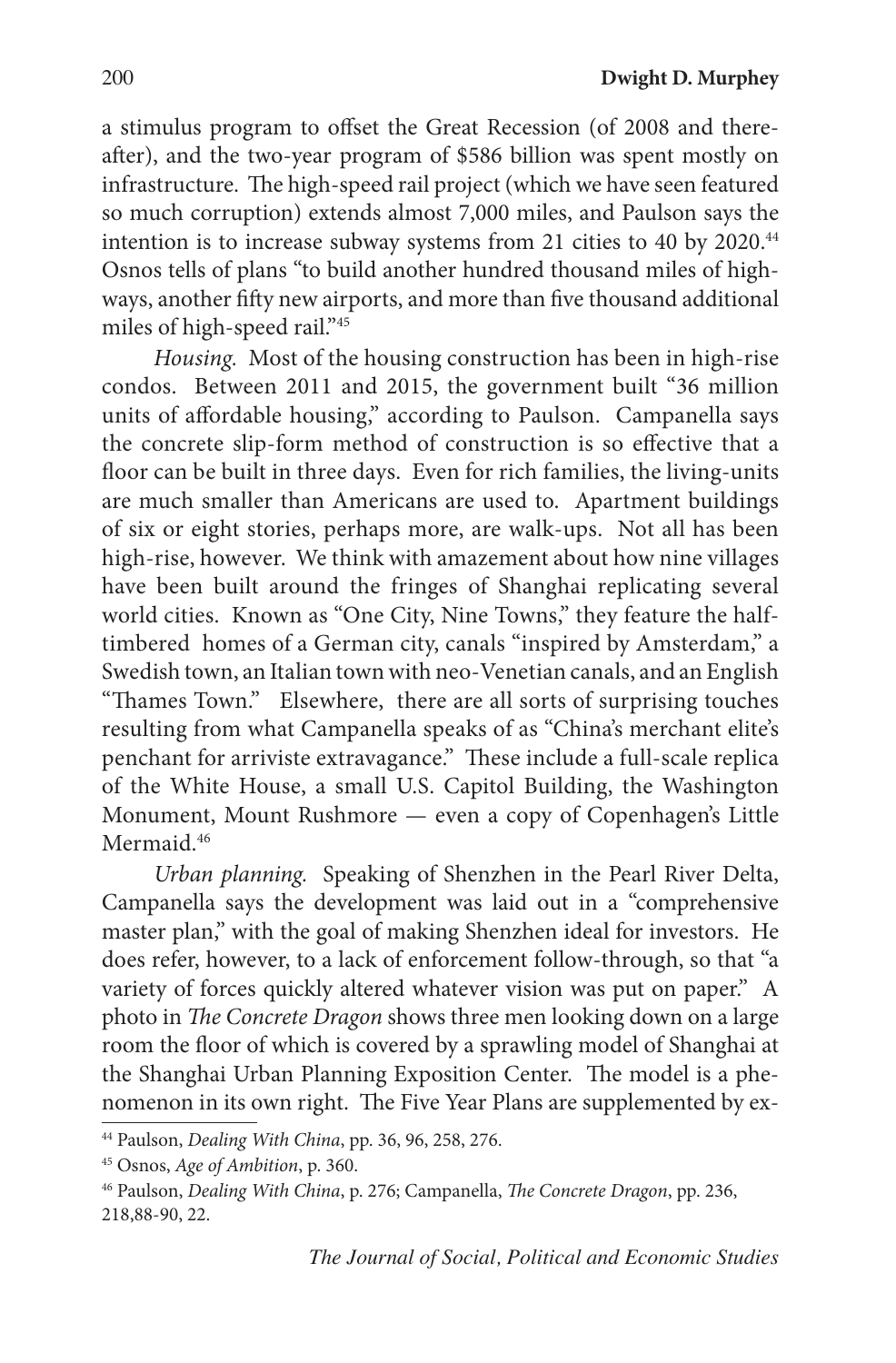#### **The "Four C's" of Contemporary China** 201

tensive sub-plans that in one instance laid out the plan for cluster cities.<sup>47</sup>

*Outside architects, planners and engineers*. It is surprising how much of the monumental development has involved Western architects and planners. Campanella says "most major landmark buildings in Beijing… have been the work of foreign architects." He reports that the rebuilding of Beijing's downtown was done according to a master plan "awarded by competition to a small Los Angeles firm." Callick writes of French, British, Dutch and German architects then carrying out that refashioning. A German architect was Albert Speer, Jr., working in the same monumental style as his famous father. The "Olympic Green" in Beijing, an amazing three times as big as Central Park in New York City, was planned by Speer and done by the Massachusetts firm Sasaki Associates. The National Stadium for the Beijing Olympics went to Swiss architects, and the huge National Aquatics Center called "the Water Cube" was designed by Australian architects. A British engineering firm did the engineering for both the National Stadium and the National Aquatics Center. The startling skyline of Pudong in Shanghai was "all designed by U.S. architectural firms." We are left wondering whether the Chinese themselves played any part in the aesthetics or planning, so it is a relief when at last Campanella mentions the "Beijing supercouple" Pan Shiyi and Zhang Xin, who did several developments, one of which included twenty high-rise buildings to house 50,000 people.<sup>48</sup>

*Displacement of millions.* It could be said that one of the landuse-planning advantages of a totalitarian government such as China's is that has a free hand to displace literally millions of people, tearing out ancient neighborhoods and resettling those millions, usually in highrise apartments. It isn't surprising when Campanella tells us that "community input and public participation" is left out entirely. In Beijing, much displacement was done in preparation for the 2008 Olympics to make the city dazzle as a world showpiece. As early as 2002, the city government announced a plan that called for demolishing the homes and moving the residents in 25 older areas. Nine hundred families were immediately told to get out within one month. By early 2005, 300,000 people had been displaced. We have already noted how one million people were moved to make way for the Pudong New Area in Shanghai. Campanella tells us even more: between 1988 and 2002, 192 million square feet of old homes were cleared away in Shanghai, and this was

<sup>47</sup> Campanella, *The Concrete Dragon*, pp. 42, 90; Inch, *China 4.0*, p. 221.

<sup>48</sup> Campanella, *The Concrete Dragon*, pp. 167, 81, 131-139; Callick, *The Party Forever*, p. 5.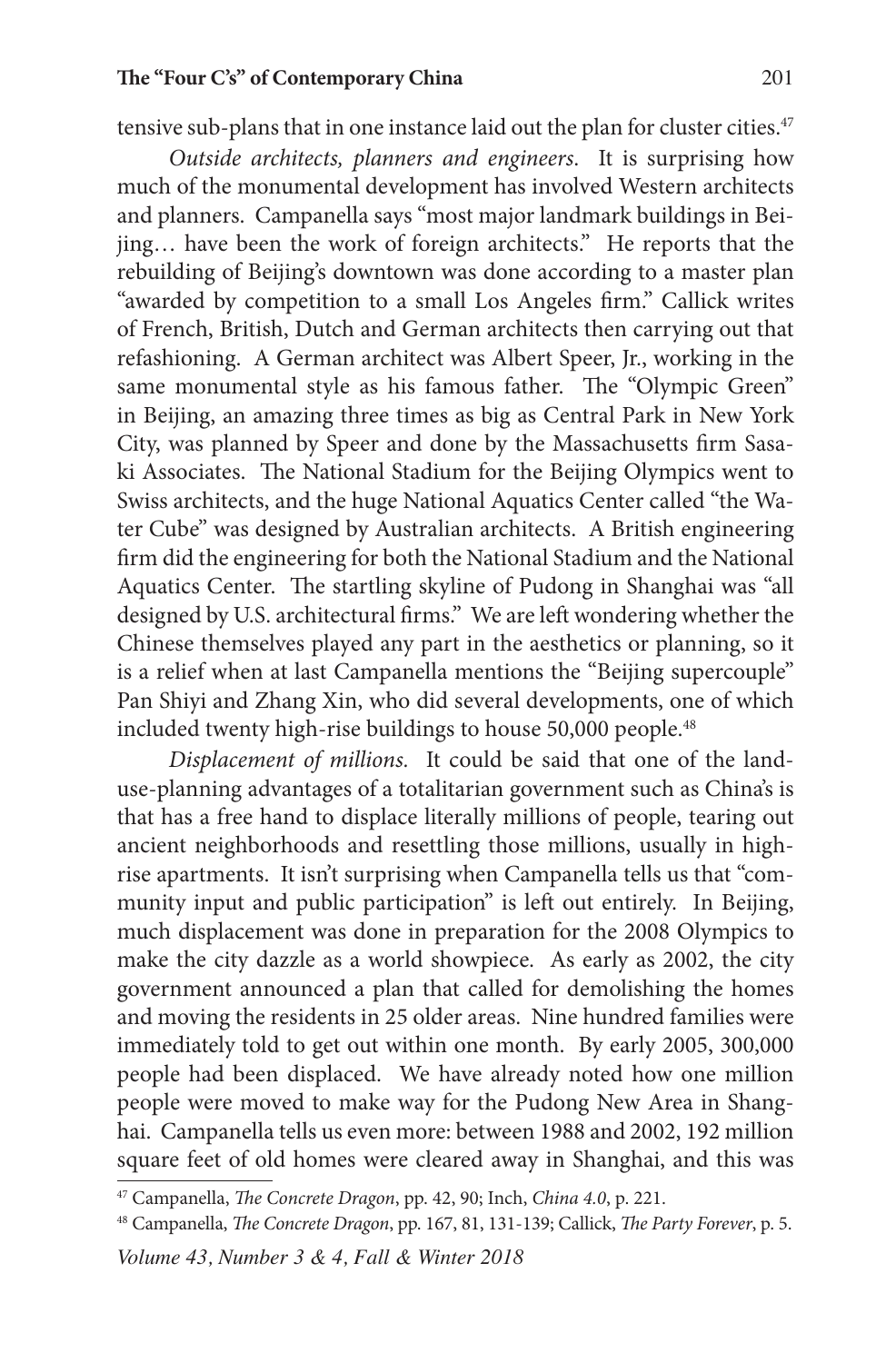after 200,000 families had been removed from the inner-city areas between 1992 and 1994 <sup>49</sup>

By no means was the process limited to Beijing and Shanghai. The industrial city of Chongqing lies along the Yangtze River just above the Three Gorges Reservoir. As it became a center for Hewlett-Packard, Lenovo, Acer, Asustek, Sony and Toshiba, the city's efforts to attract such firms included, according to Paulson, "billions in subsidies toward housing and business start-ups," as well as the "clearing away of miles of shantytowns" and building enough subsidized housing for two million people. When the Three Gorges Dam was built, almost a dozen cities were wiped out, with over a million people moved. Campanella says that so much rural land has been lost to urban development (almost 44,000 square miles) that China has gone from being self-sufficient in agriculture to importing food. There are hundreds of millions' fewer farm workers now than there were three decades ago, even though there are hundreds of millions more still in place.<sup>50</sup>

What we have described gives enough specifics to bring home the reality of it all, but there is much, much more as hundreds of millions of people are shuttled about. Given China's 1.4 billion people, everything is done on a scale that dwarfs anything the world has seen before.

*Quality of construction.* The construction may be magnificent, but it is often of poor quality. Jason Inch tells of the effects of China's corruption, where bribes, kickbacks, and building shortcuts such as the substitution of lower-quality materials have caused the collapse of an onramp in a \$300 million project and "nearly a dozen other highly publicized failures of roads, bridges and ramps, many of them newly constructed." "Crumbling concrete" now has a name of its own: *doufuzha.*  He goes on to give examples of "architectural wonders," all recently built, that aren't holding up. These include the Bird's Nest Stadium in Beijing, which is now rusting and "bereft of people"; the CCTV Tower that is "all but abandoned following a fireworks accident that gutted one of the sibling towers"; and the Capital Airport in Beijing where high winds take off parts of its roof. In July 2018, the Internet site "SmartCitiesDive" told how corruption accounted for "skimping on things like wall insulation, substituting quality exterior and interior cladding materials for inferior ones, and even using cheaper plumbing and electrical equipment." *The* 

<sup>49</sup> Callick, *The Party Forever*, p. 229; Campanella, *The Concrete Dragon*, p. 155, 146.

<sup>50</sup> Paulson, *Dealing With China*, p. 286; Campanella, *The Concrete Dragon*, pp. 14, 17; Inch, *China 4.0*, p. 190.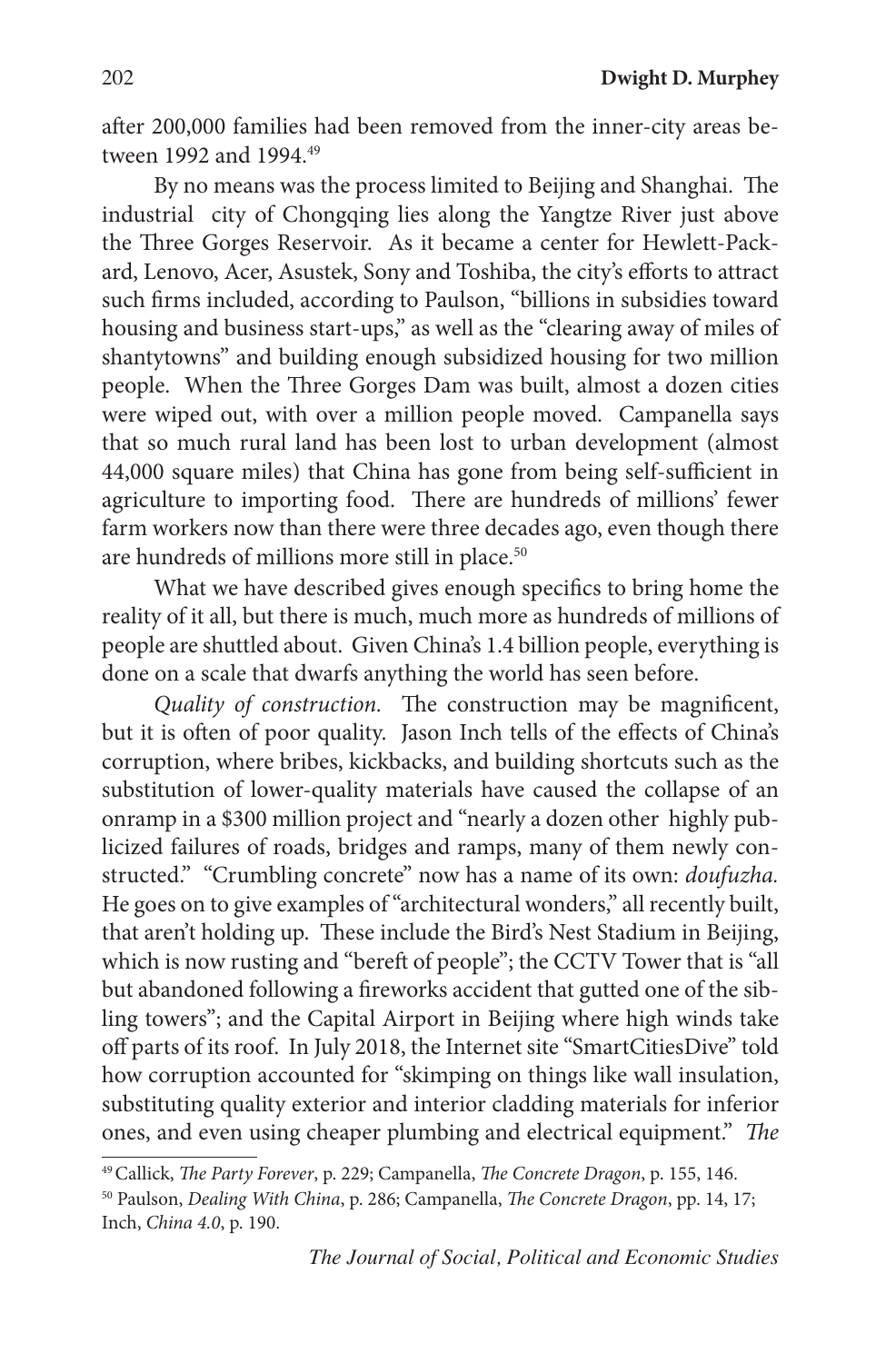*Washington Post* reported in 2015 that "some of China's concrete buildings may have to be knocked down and replaced in as little as 20 or 30 years," and that Goldman Sachs says "about a third of the cement that China uses is low-grade stuff that wouldn't be used in other countries." A major problem with the concrete is the frequent use of sea salt. Adam Minter, who wrote *Junkyard Planet*, has expounded at length about the "suspicious building materials utilized in Shanghai – and China's – two-decade construction boom." Osnos tells how a particularly long bridge in North China was rushed to completion in 18 months, only to collapse less than a year later (in 2012). He points out that this was "the sixth bridge collapse in a single year." Campanella describes the rotten quality generally. "The life span of architecture in China is measured in dog's years." He tells of office towers in Nanjing that were constructed not quite thirty years ago that are being demolished. Supposedly quality housing has crumbling staircases. The showpiece Pudong International Airport is "visibly aging" despite being less than twenty years old. He tells how a shopping mall in Dongguan collapsed in 2000, killing a dozen people.<sup>51</sup>

*Ghost cities*. It is the phenomenon of "ghost cities" that has especially captured the imagination of Western audiences. Much is built far in advance, funded in part by people's purchase of empty units as investments, but with a realistic prospect of eventually being filled up as hundreds of millions of additional people flood in from rural China. In 2016, *Forbes* said 25 percent of apartments in Beijing were empty, and explained that investors buy the apartments even before construction. Paulson says the Kangbashi New Area in Inner Mongolia is the best known of the ghost cities, and *Forbes* pointed out that 80-90 percent of the apartments were already sold, even though they are empty shells. It will seem odd to Western readers that many units are sold as undecorated concrete boxes. Jason Inch cites private estimates that there are "millions or tens of millions of units empty or under-utilized." This includes not just residential housing, but even shopping malls and office buildings. Although many have been purchased in advance, "millions of apartments remain unsold and empty, awaiting people." Jason Inch says the massive stimulus package China adopted in response to the Great Recession accounts for some of the ghost city phenomenon. He also

<sup>51</sup> Inch, *China 4.0*, pp. 96, 34; "SmartCitiesDive," Internet on July 9, 2018; *The Washington Post*, March 24, 2015; "Personal Blog of Adam Minter," Internet on July 9, 2018; Campanella,*The Concrete Dragon*, p. 284.